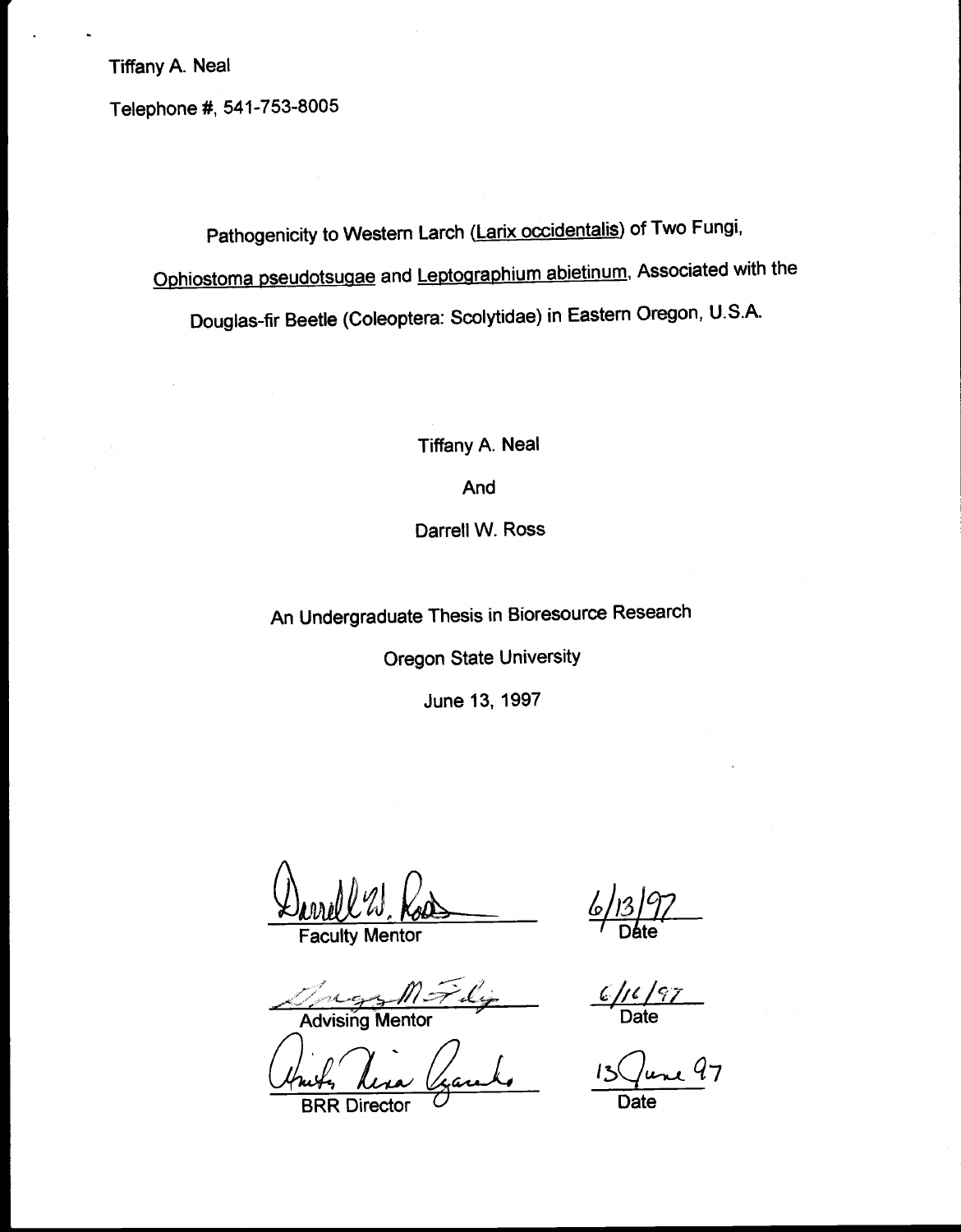Neal, T.A., and Ross, D.W., 199?. Pathogenicity to western larch (Larix occidentalis) of two fungi, Ophiostoma pseudotsugae and Leptographium abietinum, associated with the Douglas fir beetle (Coleoptera: Scolytidae) in eastern Oregon, U.S.A. J. Appl. Ent.

Abstract: Pole-sized, live western larch (Larix occidentalis Nutt.) were inoculated with Ophiostoma pseudotsugae(Rumb.) von Arx or Leptographium abietinum (Peck) Wingf., two blue stain fungi associated with the Douglas-fir beetle (Dendroctonous pseudotsugae Hopkins), to assess their pathogenicity. Inoculation with O. pseudotsugae resulted in a significantly greater percentage of necrotic phloem compared to inoculations with L. abietinum. The percentage of occluded sapwood was significantly greater after L. abietinum inoculations compared to  $Q$ . pseudotsugae inoculations. Percentages of necrotic phloem and occluded sapwood were positively correlated with inoculation density. In the inoculation band, all trees had greater than 60% functional sapwood four months after inoculation. The results suggest that western larch can successfully limit colonization by Q. pseudotsugae and L. abietinum. The inability of the fungi to thrive in live western larch may be a factor in the consistent failure of Douglas-fir beetle brood to survive in live western larch.

## Introduction

The Douglas-fir beetle, Dendroctonus pseudotsugae Hopkins, at high densities, can cause significant mortality of Douglas-fir, Pseudotsugae menziesii (Mirb.) Franco, adversely affecting forest resource values (Cornelius 1955; Rudinsky 1966; Johnson and Belluschi 1969; Fumiss and Orr 1978). For example, in 1978, Douglas-fir beetle outbreaks caused the loss of more than one million  $m<sup>3</sup>$  of lumber in the western United States (Furniss and Orr 1978; Brown and Orr 1980). In addition to the obvious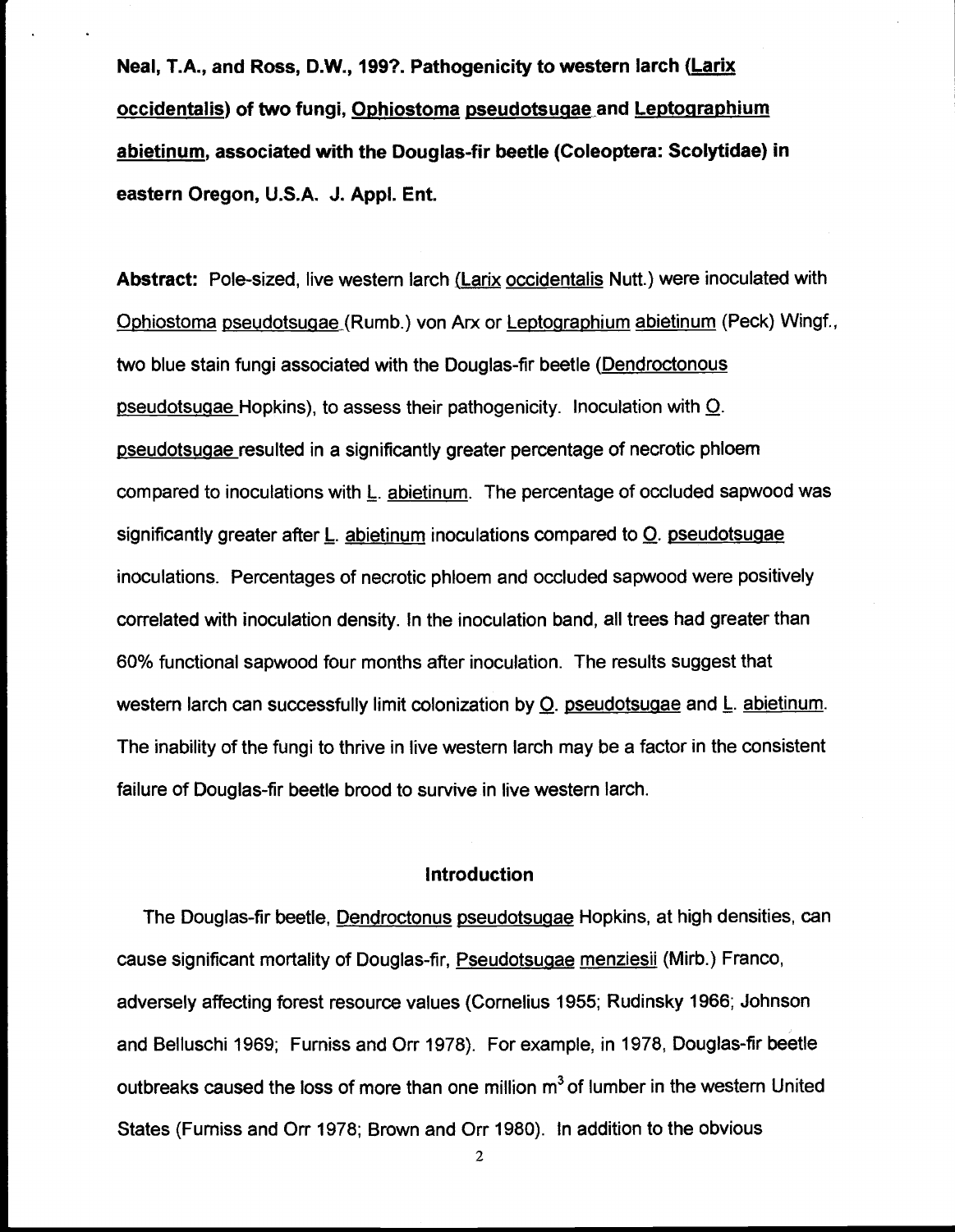impacton the timber resource, changes in stand structure and composition resulting from beetle infestations may also affect wildlife, recreation, and other natural resource values.

Tree death due to bark beetle attack is different from tree death due to defoliation, debarking, felling, or other causes. Bark beetle-caused mortalitybegins when beetles enter the phloem, inoculating fungi that cause tissue death near the entrance holes. This is followed by termination of translocation, thus the crown of the tree soon becomes water stressed, vital functions dwindle, and the tree rapidly dies (Whitney 1982). Tree death due to bark beetle attack has instigated the question: Who is primarily responsible the beetle or the fungus that it carries? Some research suggests the pathogenicity of the many species of blue-stain fungi carried by numerous bark beetle species is sufficient for tree death (Solheim 1988, Hortvedt and Solheim 1991, Solheim 1993). Other research suggests blue-stain fungi may not be required for bark beetle success (Barras 1970).

Similar to many macroorganisms, bark beetles exist with many different microorganisms inside and on the surface of their bodies. About 100 species of microorganismshave been found to be associated with bark beetles, but only a few of the 38 genera of fungal associates are understood as important symbionts (Whitney 1982). The blue-stain fungi commonly associated with most bark beetle species can grow as spores and as hyphae or mycelium. The spores become available as food for some beetle species. The hyphae or mycelium invades host sapwood and phloem adjacent to beetle tunnels, thus killing tree tissues beyond the immediate vicinity of the beetles.

In space and time, the relations between the bark beetle and its associated microorganisms are more than casual. In a broad sense symbiosis is defined by deBary (1879) as the living together of two or more organisms of different species. At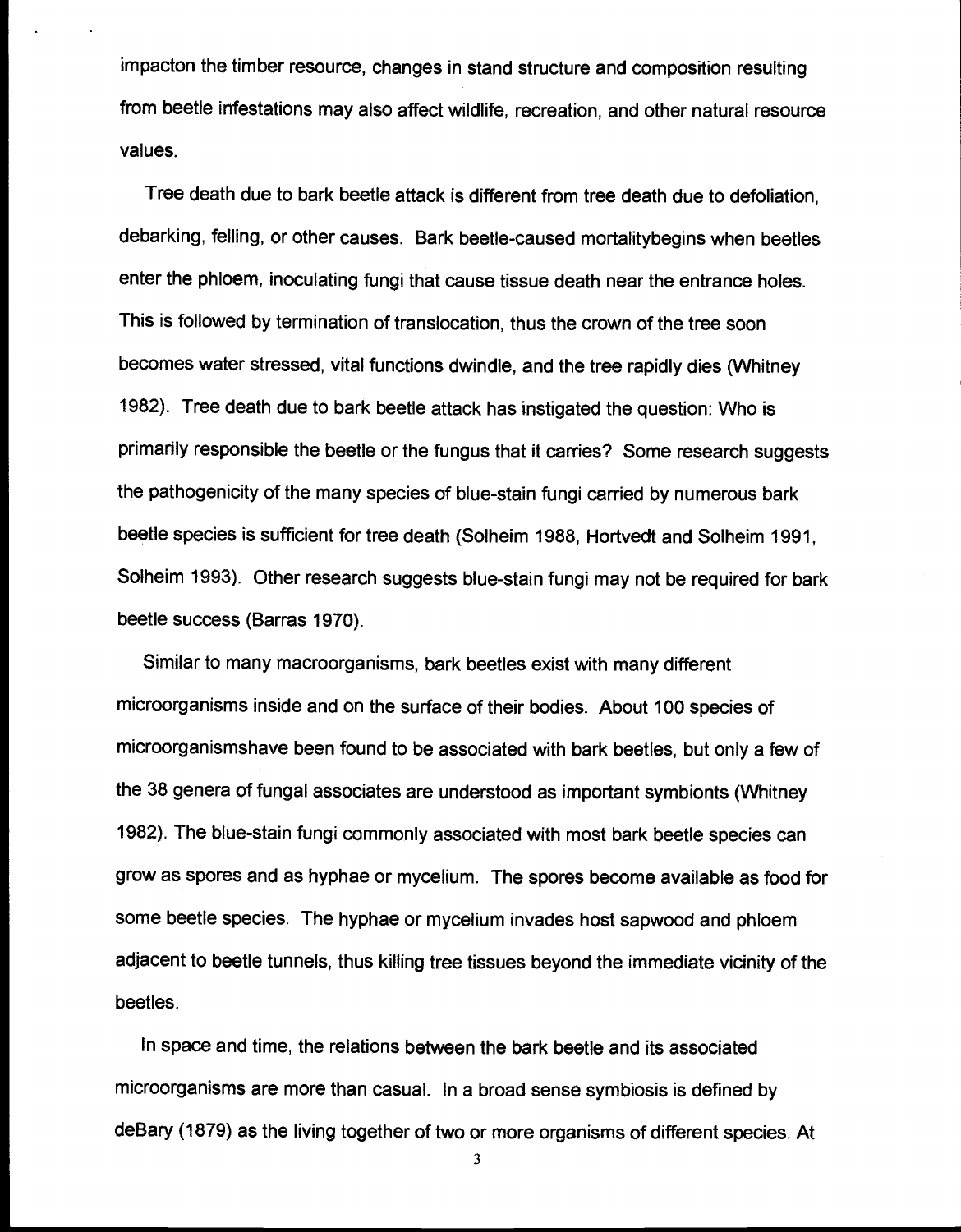least three types of symbiosis are possible with regards to bark beetles and their associated fungi: mutualism, when both organisms benefit from the partnership, antagonism, when one or both organisms sustain damage, and commensalism where one organism benefits and the other is unaffected. Possible factors associated with antagonism include inhibition of bark beetle mating and oviposition, and poor brood development most likely due to decreases in the nutritional quality and/or quantity of the phloem available (Barras 1970). Factors associated with mutualism in bark beetles include vectoring of host tree pathogens, enhancing beetle nutrition, production of beetle pheromones, overcoming host tree defenses, and finally, the killing of host tree tissues. The primary benefit the fungi receives from the beetle is facilitation in dispersal, inoculation, and penetration into fresh substrate.

A possible benefit some beetle species receive from the fungi is enhancement of the nutritional value of the host phloem. Barras (1973) illustrated that when the southern pine beetle, Dendroctonus frontalis Zimm., is carrying its associated fungi, the beetles produce significantly more progeny in less time compared to beetles that are not carrying the fungi. The sequence of events of a bark beetle attack is such that the adults will have completed their reproductive activity before the fungi extensively colonize host tree tissues; hence, this function of mutualism is more beneficial to the larval stage or the maturation stage of young adults. This beneficial relation is dependent on the inherent nutritional status of the host phloem. This could result in widening the range of host tree nutritional conditions the beetle will exploit.

A second possible role for the associated fungi involves behavioral chemicals. Upon landing on a suitable host tree, most bark beetles release aggregation pheromones that stimulate a mass attack by conspecifics. Some fungi alter host tree compounds, producing substances that alter or enhance the action of aggregation or antiaggregation pheromones (Brand et al. 1976, Brand and Barras 1977).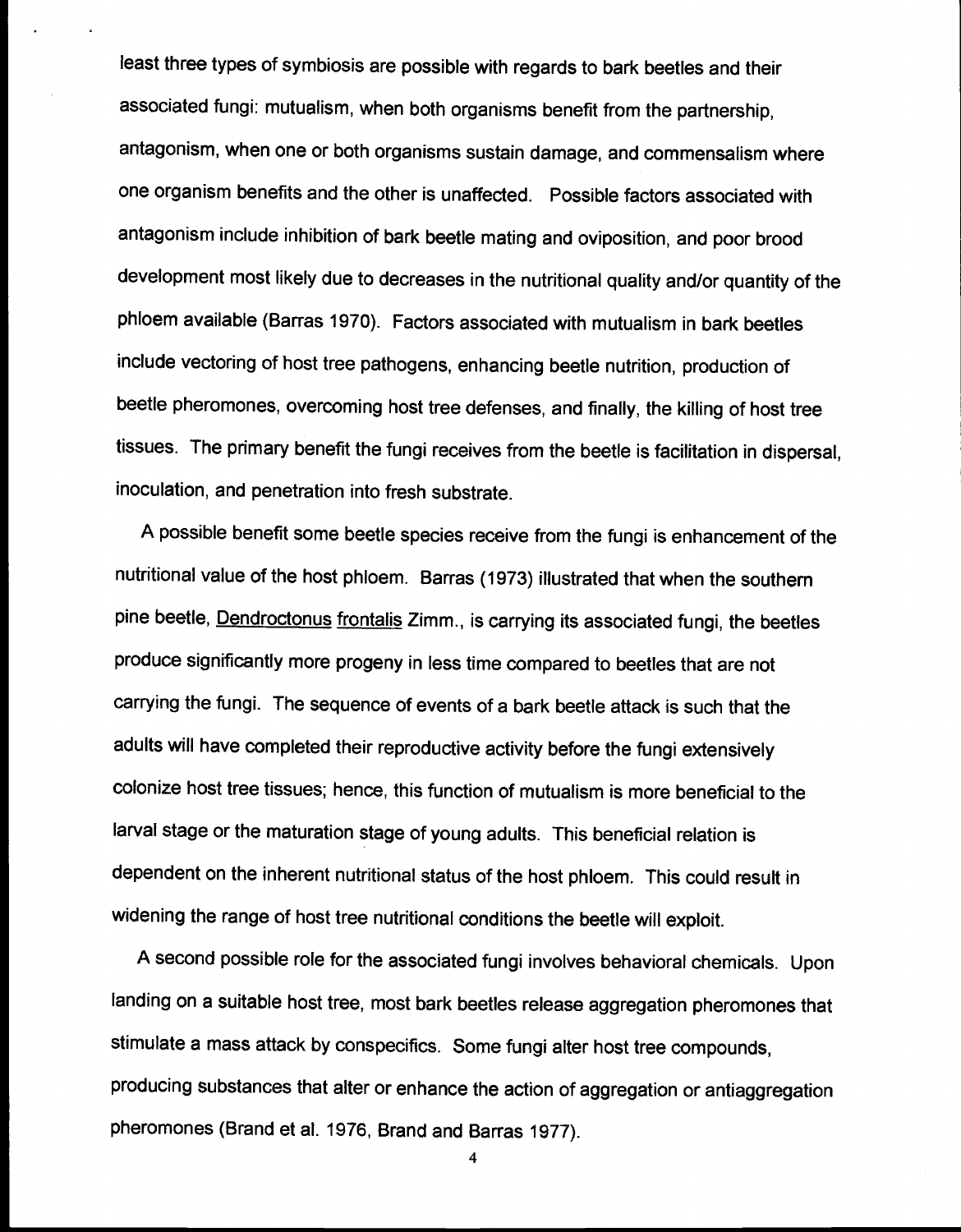Third, a major aspect of this symbiosis is the ability of the fungi and beetle to overcome host tree defenses. Bark beetle success in live trees depends on their ability to overcome host defenses (Berryman 1972; Raffa and Berryman 1983). Conifer defense systems have two known components: preformed resin flowing from severed resin ducts and an induced wound response (Reid et al. 1967; Berryman 1972). The induced wound response is a hypersensitive reaction in the tissue surrounding the wound. It restricts the invading insect or pathogen by accumulating toxic or inhibitory compounds such as terpenes (Berryman 1972). This reaction is characterized by rapid cellular desiccation and necrosis around the wound site and the synthesis and release of terpenes and other compounds by the dying parenchyma cells (Miller 1950; Reid et al. 1967; Berryman 1969). The dimensions of the induced wound response of the host generally correlate to the extent of fungal growth, as well as to the damage done by tunneling of the beetles (Ross et al. 1992; Lieutier 1993; Solheim 1993). The joint action by the bark beetle and its associated fungi can deplete host tree defensive resources resulting in successful colonization and tree death.

The fourth function of this symbiosis is tree death. Living tree tissues prevent successful beetle reproduction as described above, but changes in gas exchange and tree moisture that occur as the tree dies are extremely beneficial to the brood of the beetle and to the growth of the fungi (Webb and Franklin 1978). The host tree energy reserves, overall health of the tree, quality and quantity of the blue-stain fungi inoculated into the tree, as well as the density and distribution of beetle attack sites are all important factors in tree death.

Most bark beetles are secondary pests, attacking only physiologically weakened or dead trees (Kozlowski 1969). When populations reach high densities, however, many bark beetle species, including the Douglas-fir beetle, can attack and kill healthy, vigorous trees. Phloem of physiologically weak or downed Douglas-fir is the preferred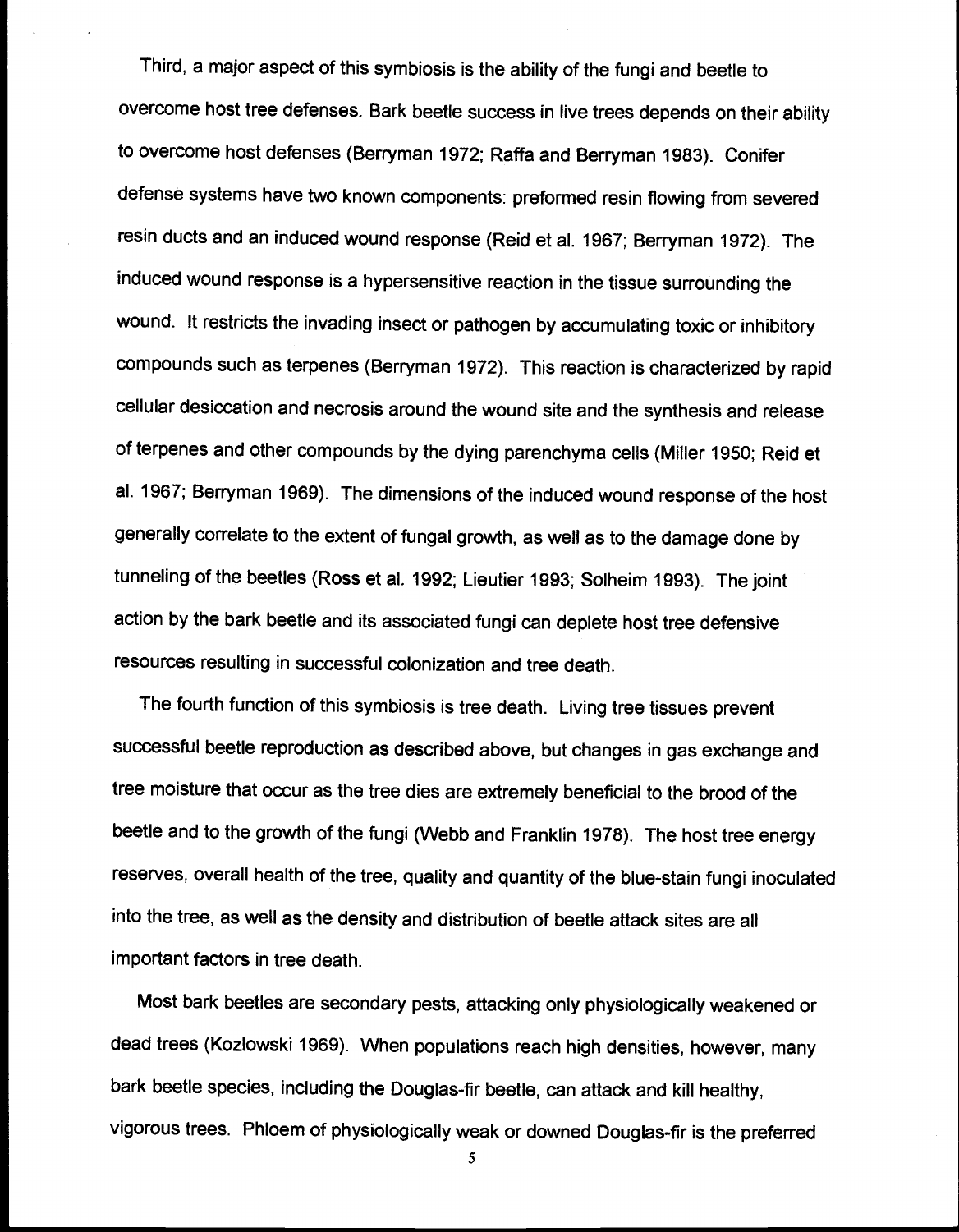breeding site for this species. Occasionally, the beetle will also attack western larch, Larix occidentalis Nutt. (McCowan and Rudinsky 1958; Furniss 1962; Furniss et al. 1981). Although brood development in downed western larch is similar to that in Douglas-fir, successful brood development has not been observed in live western larch (Ross 1967; Furniss 1962).

The two species of blue-stain fungi most commonly associated with the Douglas-fir beetle are Ophiostoma pseudotsugae (Rumb.) von Arx and Leptographium abietinum (Peck) Wingf (Rumbold 1936; Harrington 1988). The pathogenicity of these fungi to host trees and their ecological relations with the beetle remain unknown. If these fungi play a role in overcoming the host tree response to Douglas-fir beetle attacks, then the inability of the fungi to thrive in live western larch may be a factor in the failure of brood development.

The goal of this study was to evaluate the effect of host-tree defenses on colonization of O. pseudotsugae and L. abietinum. Measurements of induced wound response of western larch in response to artificial inoculations with these fungi were used to assess the intensity of host-tree defensive responses. These measurements, along with extent of sapwood occlusion, were used to evaluate the extent of fungal growth.

### Materials and Methods

This study was conducted in a mixed conifer stand 16 km east of La Grande, Oregon, U.S.A., on the Wallowa-Whitman National Forest (45° N, 118° W). The elevation was about 1275 m. The stand consisted primarily of western larch with scattered Douglas-fir, ponderosa pine (Pinus ponderosa Dougl.exLaws), and grand fir (Abies grandis (Dougl.) Lindl.). Forty-eight trees were selected based on uniformity in general appearance and size. The mean (± standard error) diameter at breast height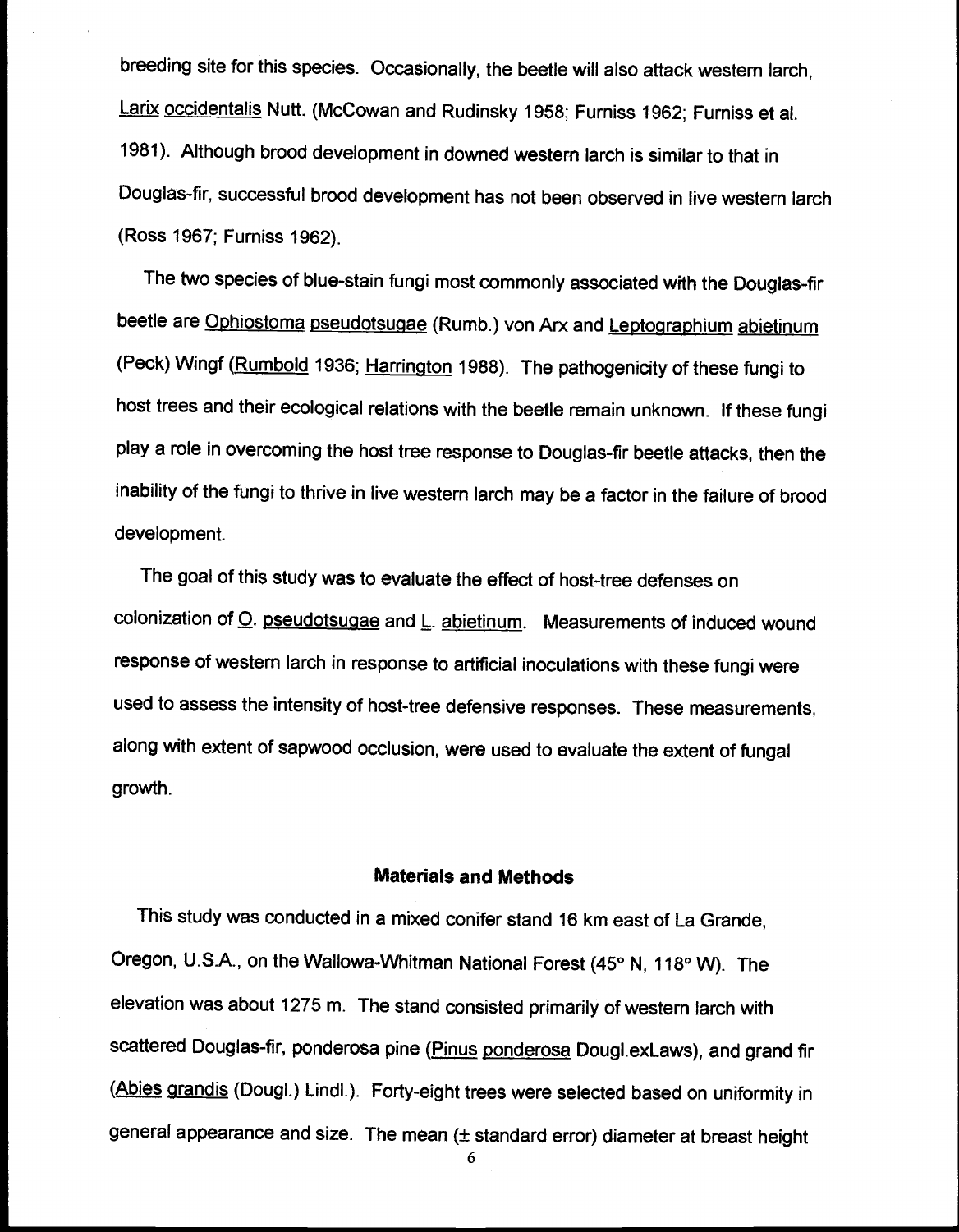was 13.4  $\pm$ 1.3 cm, height was 16.4  $\pm$  1.4 m, and age was 63.3  $\pm$ 5.0 years. Each tree was randomly assigned to one of six treatments. The treatments were inoculation with  $Q$ . pseudotsugae or L. abietinum at 200, 400, or 800 sites per  $m^2$  of bark surface. The experimental design was a two by three factorial.

The trees were inoculated on 6 and 7 July 1995 with 2-week-old mycelium grown on 2% malt extract agar. The fungi were isolated in August 1992 from Douglas-fir-beetleinfested trees in British Columbia and maintained at the Norwegian Forest Research Institute, As, Norway. Trees were inoculated in a 60-cm-wide band between heights of 1 and 2 meters on the bole. Slight variation in height of the inoculation band was to avoid minor bole defects. The cork-borer method was used to inoculate the trees (Wright 1933; Christiansen 1985).

On 4 and 5 November 1995, the outer bark was shaved from three of the highest and three of the lowest inoculation sites on each tree to expose the induced lesions at the outer surface of the phloem. Lesion lengths were measured. The trees were felled, and the central 40-cm-long section of the inoculation band was removed for dissection. The bolts were stored at 0°C until processed.

Two five-mm-thick cross-sections were removed five cm in from both ends of each bole segment. Areas of functioning sapwood and partially or completely occluded sapwood were immediately traced on the cross-sections based on translucency (Solheim et al. 1993). Each cross-section was photocopied and digitized on an optical scanner. Areas of healthy and occluded sapwood were determined with image analysis software (SigmaScan / Image, Jandel Scientific, San Rafael, California). The outer bark was removed from a 225-cm<sup>2</sup> area of the remaining central 30-cm bole section and all exposed lesions at the outer phloem surface were traced onto clear acetate. The total lesion area was determined from the acetate sheets following the same procedure used to analyze the sapwood cross-sections.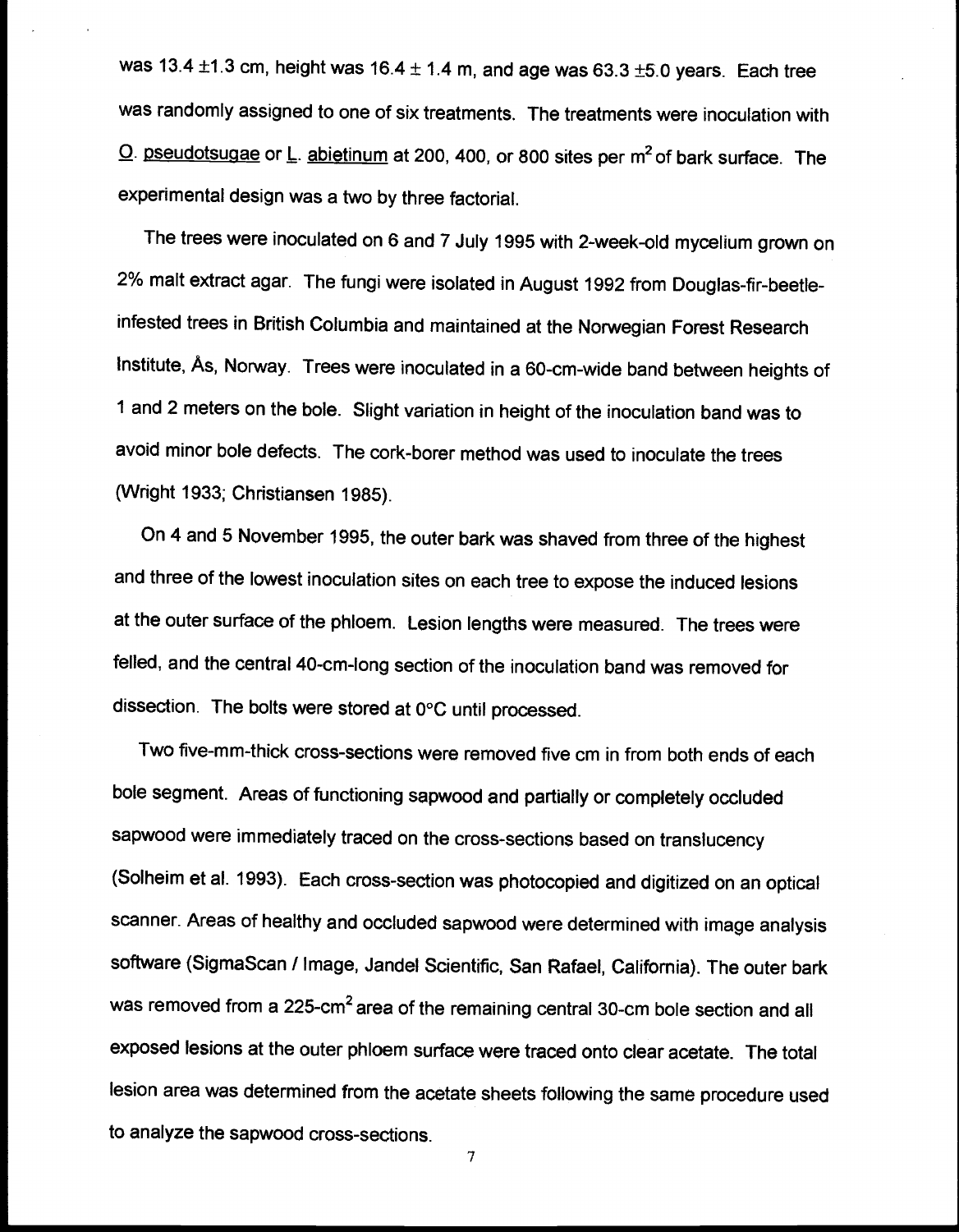Two small pieces of sapwood  $(5-15 \text{ mm}^3)$  were aseptically removed at three inoculation sites on each bole section. One piece was removed from just beneath the bark and the other from the inner margin of the occluded sapwood. Each piece was placed on 2% malt extract agar and incubated in the dark at room temperature. The plates were visually inspected for five weeks for presence of the inoculated fungi.

The mean lesion lengths, percentage of necrotic phloem, and percentage of occluded sapwood were analyzed by analysis of variance (ANOVA) for a factorial design, with fungal species and inoculation density as factors. The data were log transformed before ANOVA to correct for heteroscedasticity. Back-transformed means are reported. All statistical analyses were performed with SAS computer programs (SAS Institute Inc., Cary, NC 1994).

#### **Results**

Reisolations were highly successful for both fungi, ranging from 84 to 99% positive reisolations (table 1). For O. pseudotsugae, sampling from just beneath the inoculation site was slightly more successful than sampling from the inner margin of the occluded sapwood. For both sample locations,  $\underline{\mathsf{L}}$ . abietinum was isolated more frequently than was O. pseudotsuaae.

No significant interactions were found between fungal species and inoculation densities for any of the variables  $(P>0.56)$ . Lesion lengths at the outer phloem surface were significantly greater for  $Q$ . pseudotsugae inoculations than for  $L$ . abietinum  $(P=0.0001,$  table 2). Inoculation with O. pseudotsugae resulted in a significantly greater percentage of necrotic phloem than did inoculation with  $L$ . abietinum ( $P=0.0001$ , table 2). In contrast, inoculation with L. abietinum resulted in a significantly greater percentage of occluded sapwood than did inoculation with  $Q$ . pseudotsugae ( $P=0.0002$ , table 2). Reported occluded sapwood percentages are averages of upper and lower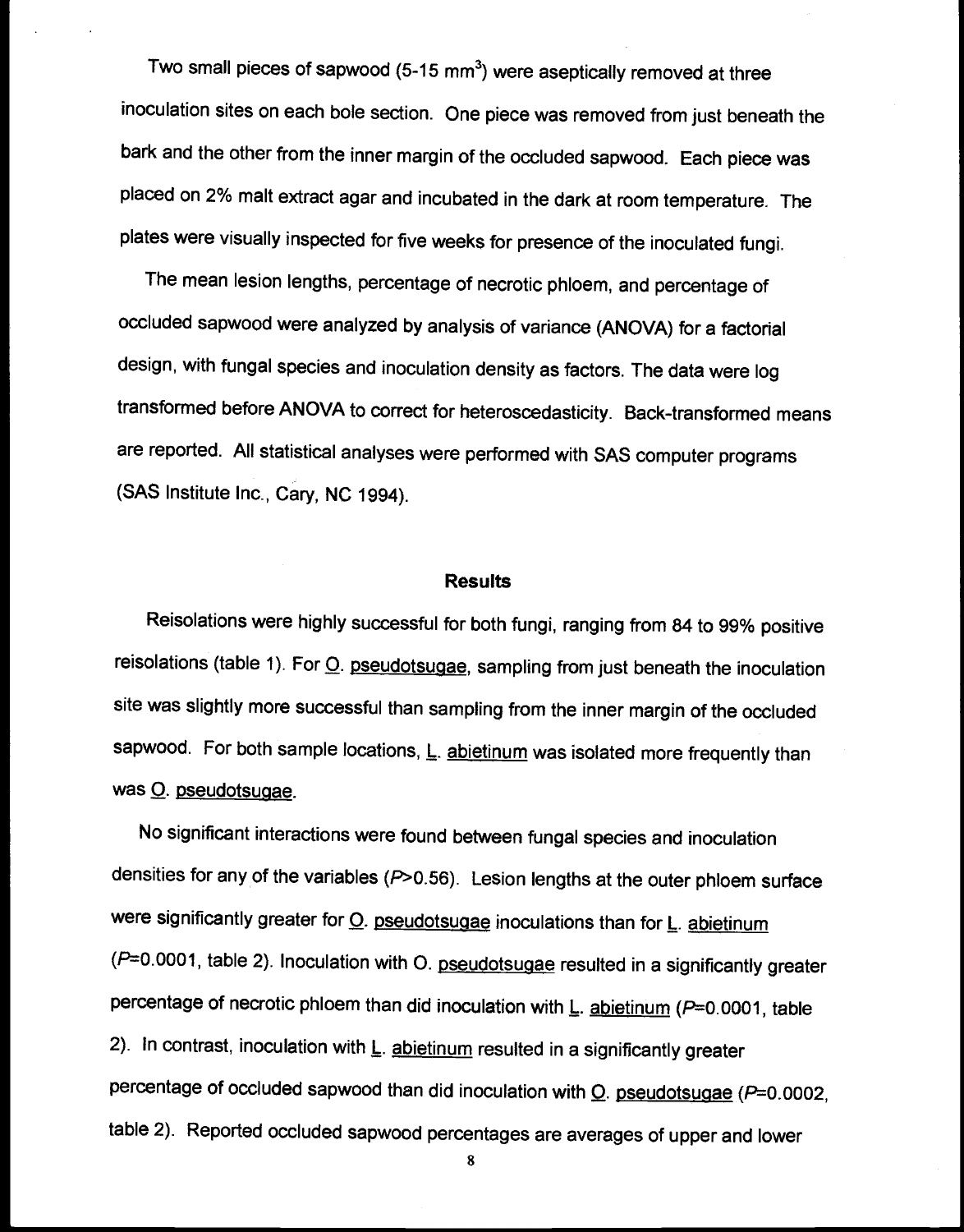sapwood measurements. There were no significant differences between the upper and lower occluded sapwood percentages  $(P > 1)$ , so reported values are overall averages.

No significant correlation was found between inoculation densities and lesion lengths (P=0.3437, table 2). Both the percentage of necrotic phloem and the percentage of occluded sapwood increased significantly with increasing inoculation density (for necrotic phloem  $P=0.0001$ , for occluded sapwood  $P=0.0102$ , table 2).

### **Discussion**

Densities of Douglas-fir beetle attacks are typically less than the inoculation densities used in this study (often  $<$ 100/m<sup>2</sup>) (McMullen and Atkins 1961). Nonetheless, the inoculations were only applied to a-60-cm-wide portion of the bole, which is a much smaller area of the tree than attacking Douglas-fir beetles would occupy (Fumiss 1962). Thus, the total number of inoculation sites on each tree was well below the total number of attacks that would occur during an infestation.

Inoculation with O. pseudotsugae resulted in both significantly longer lesions and a higher percentage of necrotic phloem than did inoculation with L. abietinum (table 2). In contrast, the percentage of occluded sapwood was significantly lower after inoculation with  $\Omega$ . pseudotsugae compared to inoculation with  $L$ . abietinum (table 2). These differences suggest that the two fungal species differ in their ability to grow in the phloem and xylem tissues of western larch. Similar differences in ability to invade host tissues have been observed among the blue-stain fungi associated with Ips tygographus. In that case, Ophiostoma penicillatum grows most rapidly in the phloem, while O. polonicum grows most rapidly in the xylem (Solheim 1988). In our case, Leptographium abietinum appears to be better adapted to grow in the moist tissues of the xylem.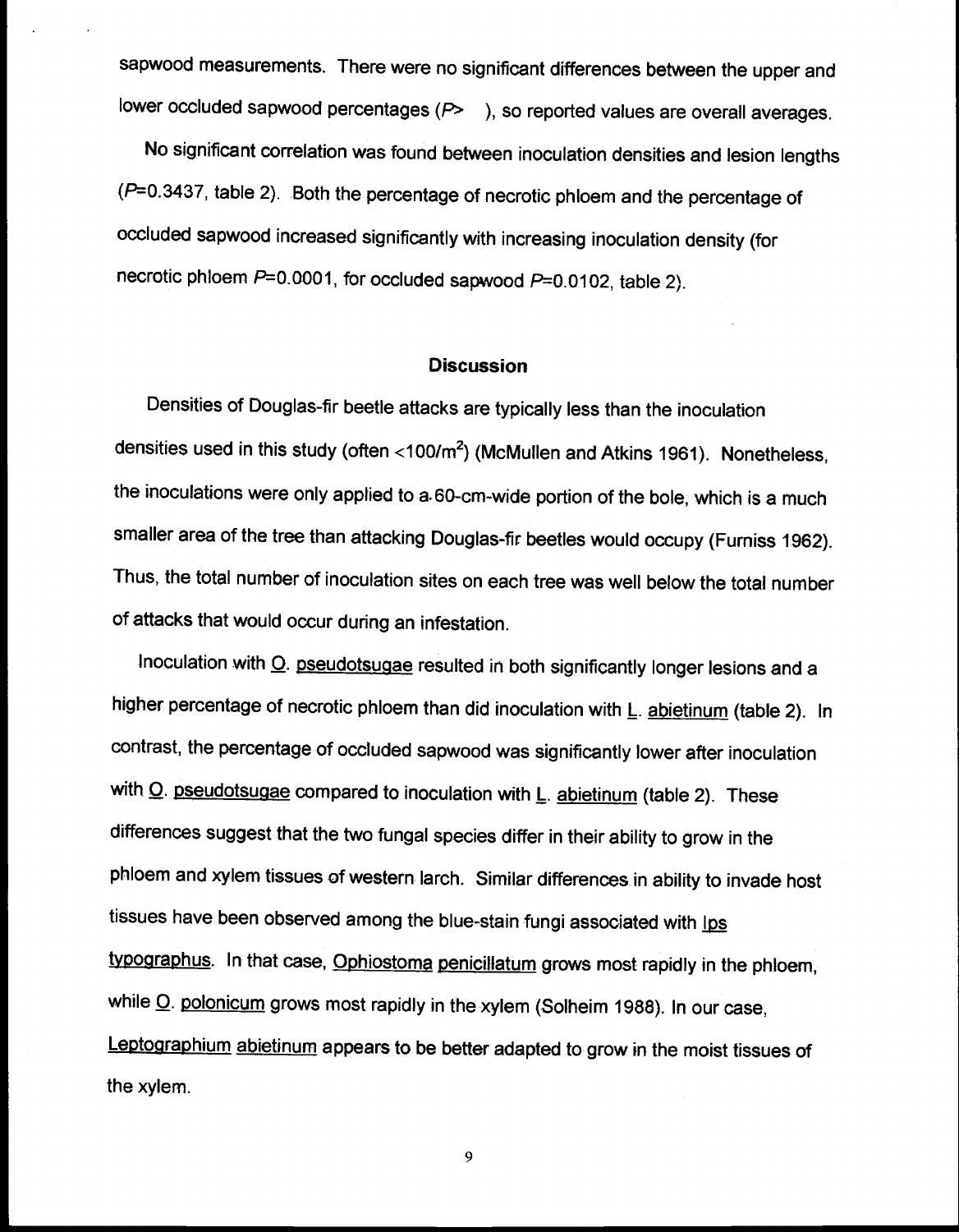No significant correlation was found between lesion lengths and inoculation densities in western larch in our study (P>0.3437, table 2). In contrast, Ross and Solheim (1997) reported the length of individual lesions declined with increasing inoculation densities for the same fungal species in Douglas-fir. The conflicting results may reflect differences in the defensive capacities of western larch and Douglas-fir relative to the fungal doses applied. Small lesions usually indicate a rapid and effective defensive response, with the fungi contained in the lesions. However, small lesions may also arise from a depletion of resources available for defense, with the fungi likely present beyond the margins of the lesions (Christiansen and Homtvedt 1983; Raffa and Berryman 1983). Regardless, lesion length can be misleading because it does not account for the intensity or the rate of the defensive reaction or the location of the fungi in relation to the lesion (Ross et al. 1992; Dunn and Lorio 1992).

The mean percentages of occluded sapwood reported in the Douglas-fir inoculation study by Ross and Solheim (1997) ranged from 28.3 to 41.3% for inoculation densities of 200, 400, and 800 sites per  $m^2$ . In our study, the mean percentages of occluded sapwood observed for western larch ranged from 3.7 to 7.6% for inoculation densities of 200, 400, and 800 sites per  $m^2$  (table 1). The mean percentages of necrotic phloem were similar in the Douglas-fir inoculation study (15.9% following inoculation with  $Q$ . psuedotsugae and 5.1% following inoculation with L. abietiunum) and our western larch inoculation study (14.6% following inoculation with  $Q$ . psuedotsugae and 6.0% following inoculation with L. abietinum). The apparent difference in occluded sapwood in Douglas-fir and western larch following inoculations suggests that western larch may limit fungal growth more effectively than Douglas-fir. The inability of the fungi to thrive in western larch could contribute to the failure of Douglas-fir beetle attacks on live larch.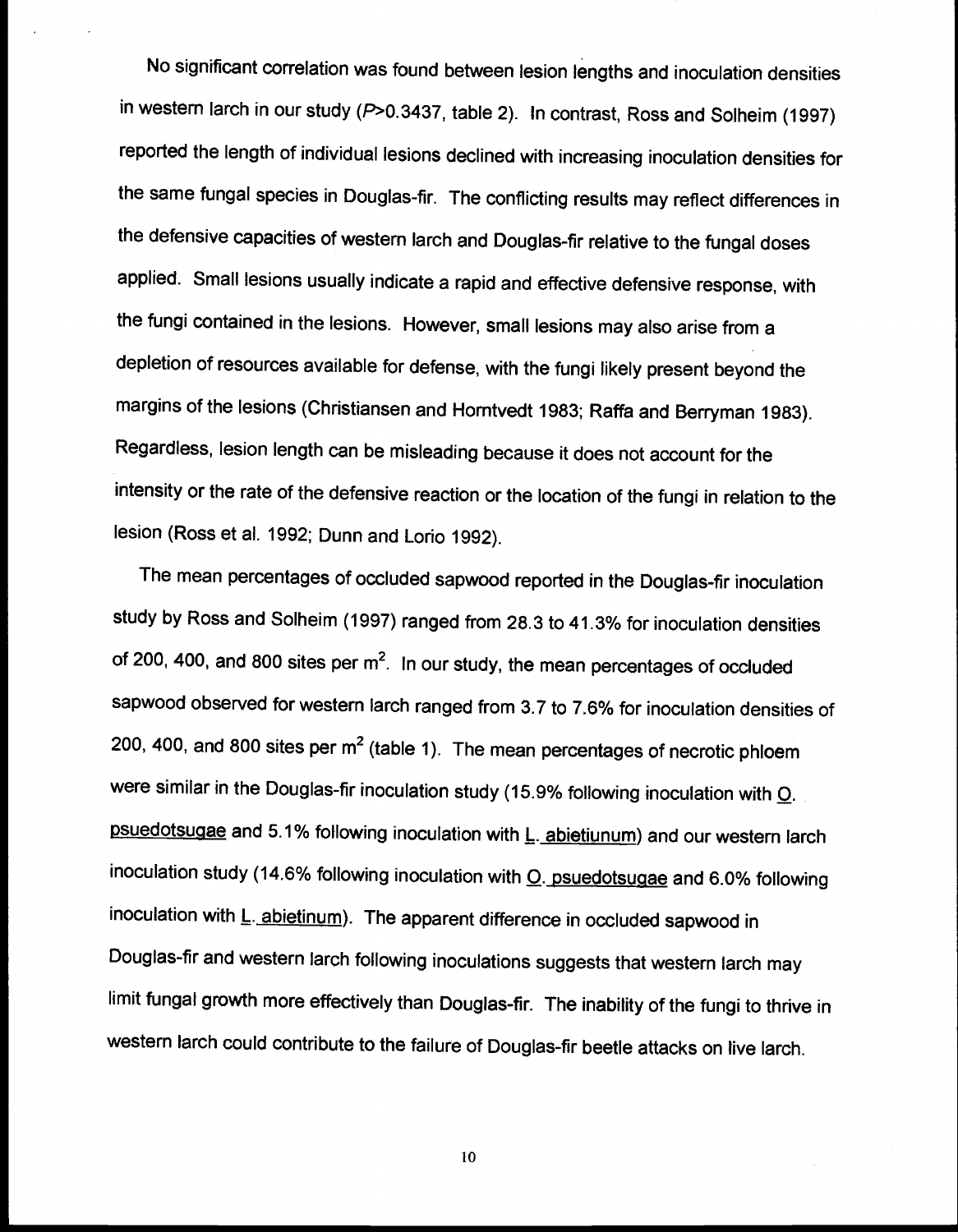# Acknowledgements

We thank the personelle of the LaGrande Ranger District of the Wallowa-Whitman National Forest for allowing access to the research site. Valuable techinical assitance was provided by Chamile Frietag, Juraj Halaj, Jeff Morrell, Darek Nalle, and Bob Peck. Many thanks to Martha Brookes, Brennen Ferguson, and Darrell Ross who reviewed an earlier drafts of the manuscript. The financial assistance of the D.B. DeLoach undergraduate research grant is also acknowledged.

### Literature Cited

- Barras, S.J., 1970: Antagonism between **Dendroctonus fontalis** and the fungus Ceratocystis minor. Ann. Entomol. Soc. Amer. 63, 1187-1190.
- Barras, S.J., 1973: Reduction of progeny and development in the southern pine beetle following removal of symbiotic fungi. Can. Entomol. 105, 1295-1299.
- Berryman, A.A., 1969: Response of Abies grandis to attack by Scolytus ventralis (Coleoptera: Scolytidae). Can. Entomol. 101, 1033-1042.
- Berryman, A.A., 1972: Resistance of conifers to invasion of bark beetle-fungus associations. BioScience 22, 598-602.
- Brand, J.M. and Barras, S.J., 1977: The major volatile constituents of a basidiomycete associated with the southern pine beetle. Lloydia 40, 398-400.

Brand, J.M., Bracke, J.W., Britton L.N, Markovetz, A.J., and Barras, J.S., 1976: Bark beetle pheromones: Production of verbenone by a mycangial fungus of Dendroctonus frontalis. J. Chem. Ecol. 2, 195-199.

Ii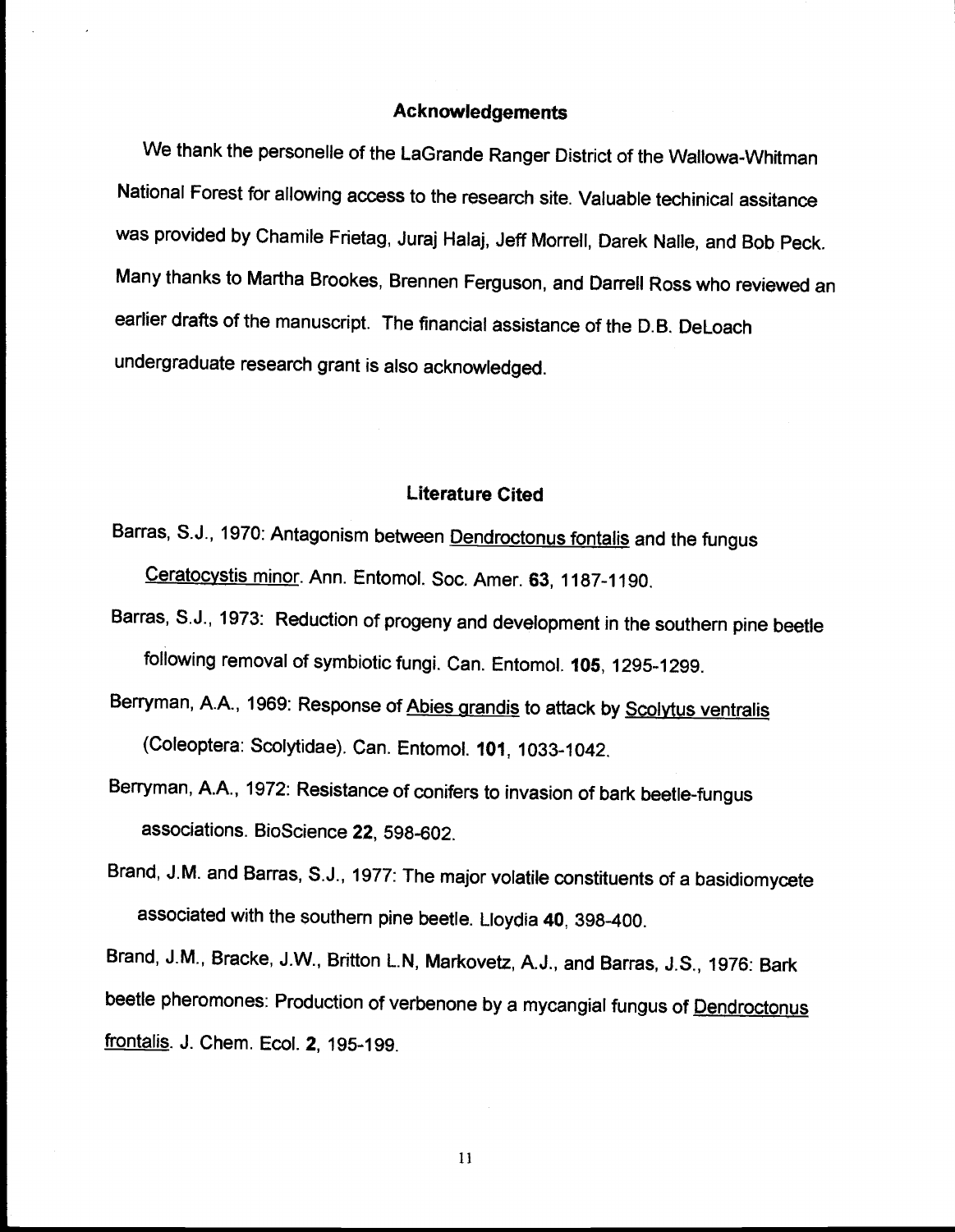Bridges, J.R.; Neetleton, W.A.; Conner, M.D., 1985: Southern pine beetle (Coloeoptera: Scolytidae) infestations without the bluestain fungus, Ceratocystis minor. J. Econ. Entomol. 78, 325-327.

- Bridges, J.R.; Perry, T.J., 1985: Effects of mycangial fungi on gallery construction and distribution of bluestain in southern pine beetle infested pine bolts. J. Entomol. Sci. 20, 271-275.
- Brown, H.D.; Orr, P.W., 1980: Forest insect and disease conditions in the United States 1978. USDA Forest Service GTR-WO-19.
- Christiansen, E; Homtvedt, R., 1983: Combined Ips/Ceratocystis attack on Norway spruce, and defensive mechanisms of the trees. Z. znd. Ent. 96, 110-118.
- Christiansen, E., 1985: Ceratocystis polonica inoculated in Norway spruce: Bluestaining in relation to inoculum density, resinosis and tree growth. Eur. J. For. Path. 15, 160-167.
- Christiansen, E.; Ericsson, A., 1986: Starch reserves in Picea abies in relation to defence reaction against a bark beetle transmitted blue-stain fungus, Ceratocystis polonica. Can. J. For. Res. 16, 78-83.
- Cornelius, R.O., 1955: How forest pests upset management plans in the Douglas-fir region. J. For. 53, 711-713.
- Coyne, J.F.; Loft, L.H., 1976: Toxicity of substances in pine oleoresin to southern pine beetle. J. Ga. Entomol. Soc. 11, 301-305.
- Dunn, J.P.; Lorio, P.L., Jr. 1992: Effect of bark girdling on carbohydrate supply and resistance of loblolly pine to southern pine beetle (Dendroctonus frontalis Zimm.) attack. For. Ecol. and Manag. 50, 317-330.
- Furniss, M.M., 1962: Infestation patterns of Douglas-fir beetle in standing and windthrown trees in southern Idaho. J. Econ. Entomol. 55, 486-491.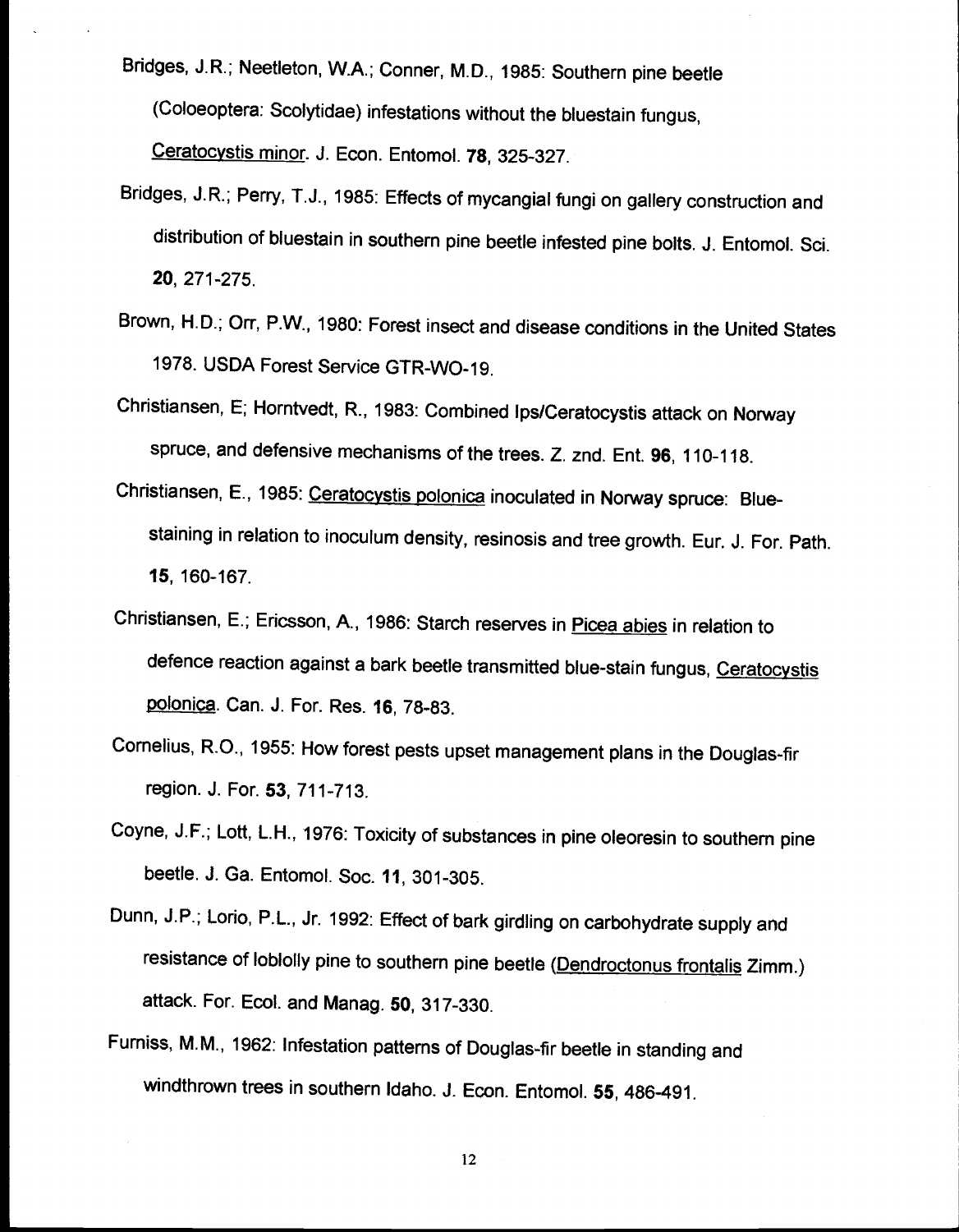- Fumiss, M.M.; Livingston, R.L.; McGregor, M.D., 1981: Development of a stand susceptibility classification for Douglas-fir beetle. In: Hazard Rating Systems in Forest Insect Pest Management Symp. Ed. by R.L. HEDIN, S.L. BARRAS, and J.E. COSTER. USDA For. Serv. Gen. Tech. Rep. WO-27.
- Furniss, M.M.; Orr, P.W., 1978: Douglas- fir beetle. USDA Forest Service, Forest Insect and Disease Leaflet 5.
- Hanover, J.W.; Fumiss, M.M., 1966: Monoterpene concentration in Douglas-fir in relation to geographic location and resistance to attack by the Douglas-fir beetle. USDA For. Serv. Res. Pap. NC- 6, 23-28.
- Harrington, T.C., 1988: Leptographium species, their distributions, hosts and vectors. In: Leptographium Rott Diseases on Conifers Ed. by T.C. HARRINGTON and F.W. COBB, JR.. St. Paul, Minnesota: American Phtopathological Soc. Press, 1-40.
- Hodges, J.D.; Elam, W.W.; Watson, W.F.; Nebecker, T.E., 1979: Oleoresin characteristics and suseptibility of four southern pines to southern pine beetle (Coleoptera: Scolytidae) attacks. Can. Entomol. 111, 889-896.
- Horntvedt, R.; Solheim, H., 1991: Pathogenicity of Ophiostoma polonicum to Norway spruce: the effect of isolate age and inoculum dose. Medd. Nor. Inst. Skogforsk. 44, 1-11.
- Johnson, N.E.; Belluschi, P.G., 1969: Host-finding behavior of the Douglas-fir beetle. J. For. 67, 290-295.

Kozlowski, T.T., 1969: Tree physiology and forest pests. J. For. 67, 118-123.

Lieutier, F., 1993: Induced defense reaction of conifers to bark beetles and their associated Ophiostoma species. In: Ceratocystis and Ophiostoma Taxonomy, Ecology, and Pathogenicity Ed. by M.J. WINGFIELD, K.A. SEIFERT and J.F. WEBBER. St. Paul, Minnesota: American Phytopathological Soc. Press, 225-234.